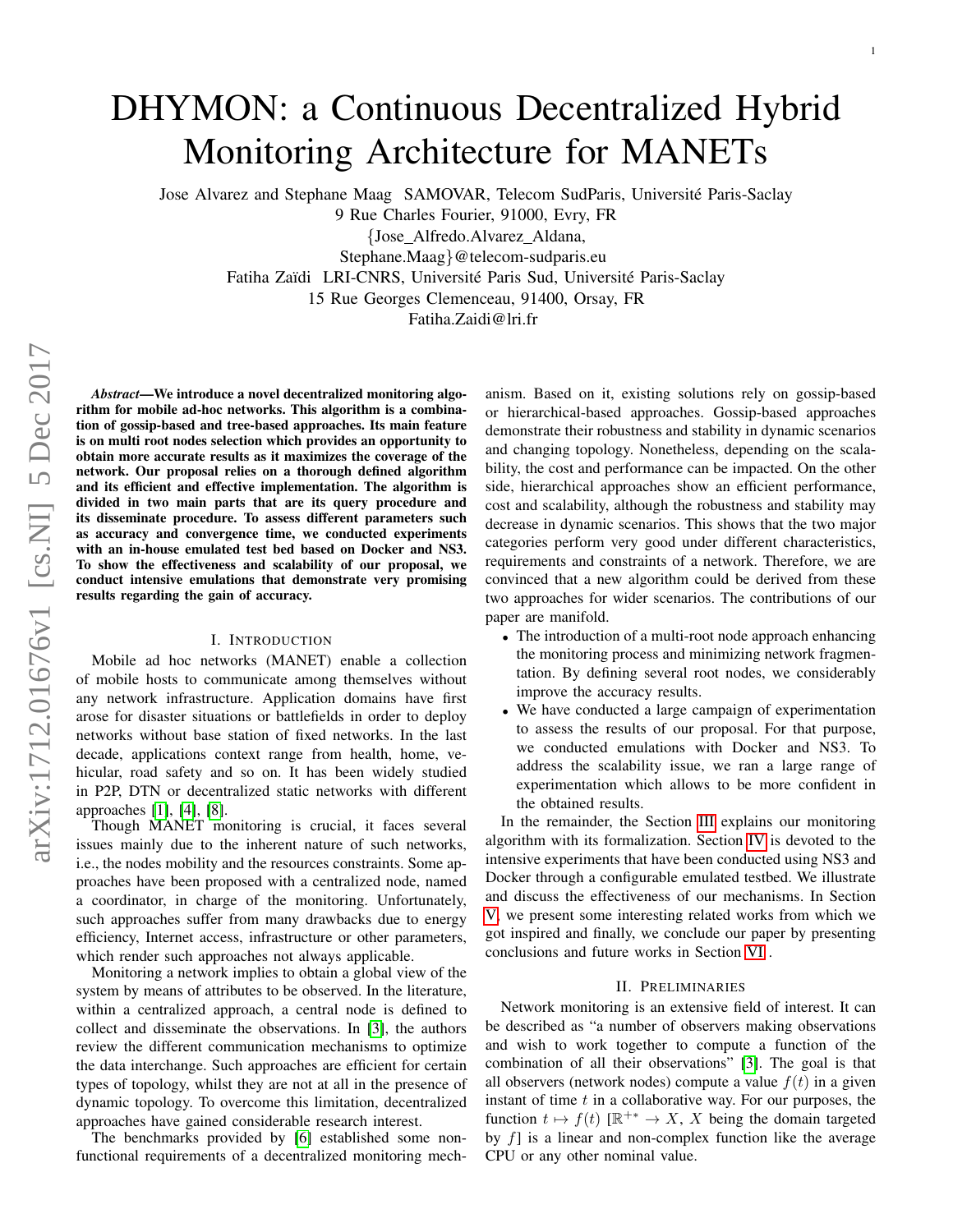## *A. Types of Monitoring*

The classification of the monitoring process has been studied in [?]. For the purposes of this paper, we consider the two major types: centralized and decentralized. The centralized type of monitoring, as stated by [\[3\]](#page-6-3), is when all the nodes report their observations to a central entity, named centralizer or coordinator. The decentralized approach, deals with networks where there is no centralizer entity. This implies that the network by itself needs to achieve a global view of a property of the network. As stated by [\[6\]](#page-6-4), the more noticeable decentralized approaches are currently gossip and hierarchical.

*1) Gossip-based approaches:* The gossip approaches are based on the gossip or epidemic algorithms. Gossip algorithms rely on selecting, from a set of reachable nodes, a random or a specific node (depending on the algorithm) to forward the data packet. Epidemic algorithms try to forward the packet not only to one but to multiple nodes. Flooding is the most common and simple algorithm for epidemic algorithms. Gossip based monitoring algorithms have the advantage of being highly stable and perform better in increasing dynamic networks. However, it may generate lots of traffic and, under certain scenarios, require more time to compute a value.

*2) Hierarchical-based approaches:* Hierarchical approaches commonly use tree structures in which the leaf nodes communicate the values with their parent node. This is done recursively until it reaches the root node of the hierarchy. These approaches consider a mechanism of either pulling data or pushing data with their nearby nodes. To apply a hierarchical algorithm over a network, it is needed to build the topology before being able to monitor. The advantages of hierarchical based monitoring algorithms are that they provide a fast convergence of the monitored property and produce less traffic. The disadvantages of these solutions are that they are prone to errors in the event of a crash in the network. This means that it does not perform efficiently in a highly dynamic environment.

#### *B. Root node*

For our approach, we refer to every device in the network with communication capabilities as a node. We consider every node to have the same set of features and no node has any outstanding property different to the other. This being stated, each node can behave as a normal node or as a root node. The root node plays an important role since it is the start of the monitoring process. It will also be the node in charge of taking the start and end time of the process to compute the convergence time. In the study [?], mentions that one of the key challenges in MANET monitoring is survivability among others. This challenges include heterogeneity, minimal human intervention, scalability, adaptability and many others. To tackle this challenges, we define that every node in the MANET has the ability to act as the root node. There are multiple studies in the literature (e.g. [?]), that suggests that there is a point in the network where a node can optimize the area coverage. Therefore for the purposes of this study, we randomly select the root nodes in an autonomous way. A root node, will start its own monitoring process which will not affect any other monitoring process of any other root node. Each process is running in the same network but isolated at the application layer to avoid clashes.

# <span id="page-1-0"></span>III. A DECENTRALIZED HYBRID MONITORING **ARCHITECTURE**

In our past works [\[2\]](#page-6-5), [\[11\]](#page-6-6), we studied a hybrid monitoring architecture where a random root node is selected to start and conduct the monitoring process. These studies have shown promising results but there is a common challenge regardless of the number of nodes, size of the network and speed of the nodes, which is the network fragmentation. This challenge directly affects the coverage of the algorithm. The coverage (defined in Section [III-A\)](#page-1-1) of the algorithm refers to the different observations collected by the monitoring process at the end by the root node. We have observed in the preceding experiments and other works, that a dynamic network directly affects the network fragmentation due to mobility. Fragmentation leads to partial observations given that the nodes in the network are not in reach all the time. Assuming that all the nodes will always have a neighbor node is a strong assumption which can lead to over optimistic results from a non-realistic environment. Therefore, we have opted to tackle this issue by introducing this concept and aiming to improve the overall monitoring process with more realistic conditions.

Aiming to maximize the coverage of the algorithm, we propose having multiple root nodes in order to cover more nodes who are left out due to the network fragmentation or any other communication problem due to mobility. For the purposes of this study, we have randomly selected two root nodes in order to improve the monitoring efficiency analyzed in Section [IV.](#page-3-0)

#### <span id="page-1-1"></span>*A. Our Decentralized Hybrid Architecture*

Our proposal, namely DHYMON, defines an architecture based on a temporary tree structure supported by two mechanisms: the query and aggregate procedures. A root node is randomly selected and triggers the monitoring process. This node will start by propagating a query and assembling a temporary tree (defined in [III-B\)](#page-2-0). From this structure, it will aggregate the results until converging again in the root node. Our approach is described in the Algorithm [1.](#page-2-1) The procedure is summoned when a packet (referred as payload) arrives on the input queue. From this point, it decides what to be done based on the state of the node.

Depending on our algorithm described below, each node is capable of being in three possible states:

- Non-covered: meaning that a node was not reached by the query procedure then not included in the aggregate procedure. This could be derived from fragmentation or availability.

- Partially covered: meaning that a node was reached by the query procedure but it was not able to send and acknowledge the aggregate packet. This could happen due to mobility.

- Full covered: meaning that a node was reached by the query procedure. It was able to send the aggregate packet and it was acknowledged by its parent node.

The coverage of our algorithm is defined by the number of nodes fully covered by the monitoring process. The accuracy is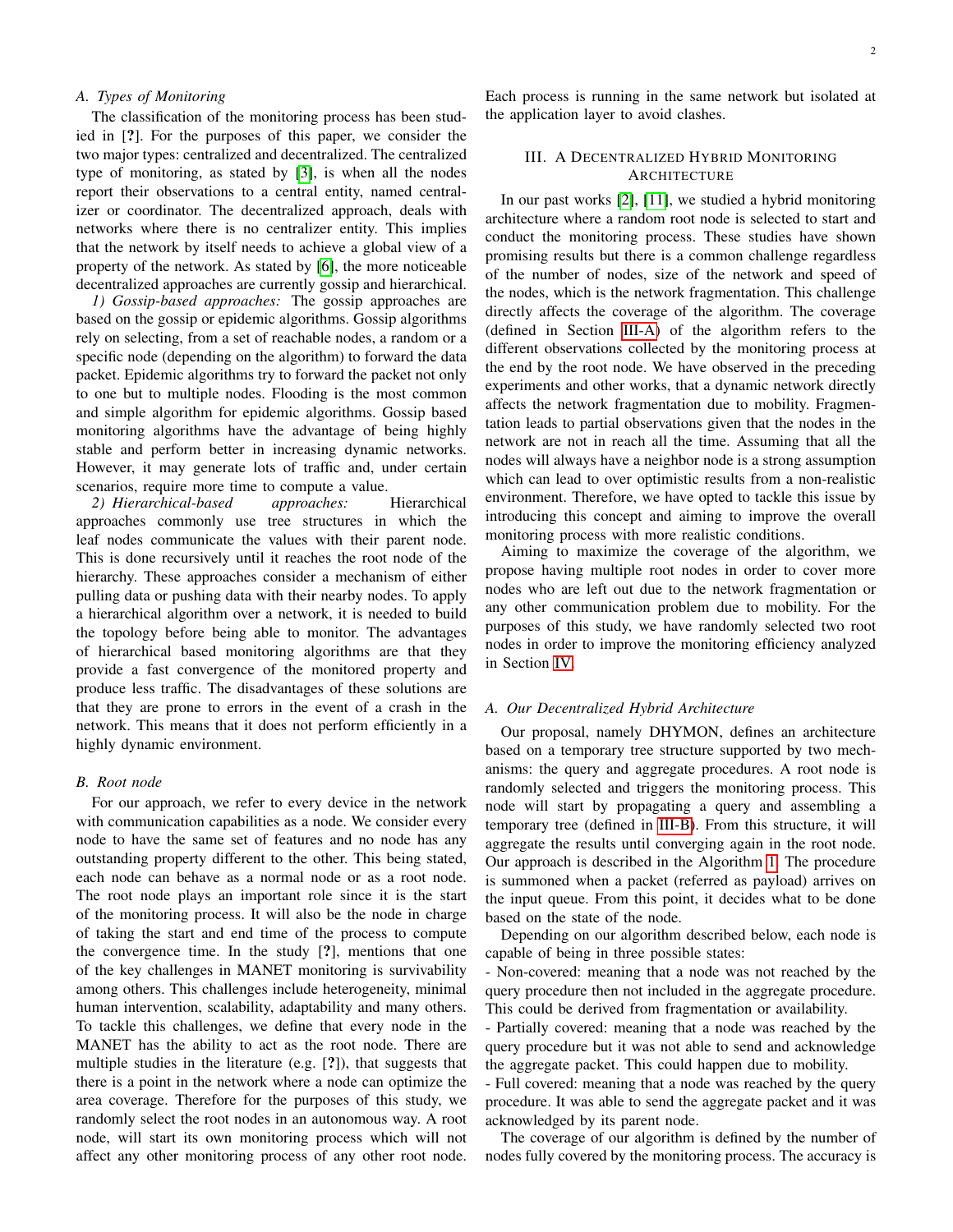the ratio between the coverage and the total number of nodes. It provides a metric to measure how accurate is our algorithm.

We introduce the concept of monitoring based on multiroot nodes for a hybrid architecture. We aim to improve the overall accuracy by covering more nodes. For this study we have selected two random root nodes. Each root node triggers a separate and parallel monitoring process, each one of them taking into account its own coverage. Then we analyze the coverage of the joint monitoring process to enhance the coverage and the accuracy of our algorithm over the network. Making reference to our coverage definitions, this means that each fully covered node is taken into account. Then we will distinguish uniquely each fully covered node in any of the two root nodes. Due to this process, there are important premises worth mentioning:

- The overall traffic generation from our proposal will increase probably by a factor of two.
- Ideally, where all nodes are fully covered by both root nodes, there will be a coverage overlapping, which will not lead to any improvements.
- In the worst case scenario, the gain will be minimal, maybe including a couple of nodes to the overall result leading to a small gain in coverage and accuracy.
- In the best case scenario, the nodes will be able to cover more of the network. This will result in high coverage and accuracy gains. We believe that this is the motivating scenario, which will demonstrate the efficiency of our approach. This scenario could be more prominent in dense and dynamic networks.

## <span id="page-2-0"></span>*B. Virtual Hierarchical Topology*

In our approach, a virtual hierarchical topology (VHT) for a time window is built to process a hierarchical based aggregation of the monitored values through the network. The VHT concept has been introduced in [\[10\]](#page-6-7) and adapted by Google in one of his patents for cache nodes [\[9\]](#page-6-8). The advantage of the VHT is its simple packet forwarding configuration. Each child node only forwards data packets to its parent node. The message will propagate in such a manner until it reaches the root node. The following steps summarize the VHT construction:

- Each source node sends a query to its neighbors. A timestamp information labels the time window.
- Each node (that is not an edge node) receiving a query forwards it if not already received before. The hierarchy father/child and the timestamp are stored.
- An edge node receiving a query does not forward it.

This concept is very important since we here rely on a hierarchical approach. Therefore, we need a topology built before we are able to aggregate our results. But our goal is to utilize this hierarchical topology only for a limited and minimal amount of time so we minimize its frangibility. For that, we use the VHT only during a limited time during which the monitoring is done. It is a virtual representation since, given the mobility, it will probably not be able to keep the same topology physically. The VHT validity time starts with the monitoring process and ends with the convergence of the

#### <span id="page-2-1"></span>Algorithm 1 Procedure that attends the incoming messages

**Precondition:**  $state$  is defined and initialized as  $INTIAL$ , the  $SEND$  \* () functions trigger automatically a timer, the  $sendAggregate()$  function aggregates in

```
1: procedure ATTENDBUFFERCHANNEL(payload)<br>
2: switch state do
3: case INITIAL<br>4: if payload.5<br>5: state \leftarrowif payload.Type = START \parallel QUERY then
5: state \leftarrow Q1<br>
6: \text{SEDQuery(pay)}<br>
7: end if<br>
8: \text{case } Q1SENDQUERY(payload)
                     end if
                 case Q19: if payload.Type = QUERYACK then<br>10: state \leftarrow Q2124 \times 100 \times 100 14 \times 100 14 \times 100 150 \times 100 150 \times 10012: else if payload.Type = TIMEOUT then<br>13: state \leftarrow A1SENDAGGREGATE(parentIP, result)<br>end if
 12:<br>13:<br>14:<br>15:<br>16:<br>17:
                   case Q217: if p \text{ a} y \text{ a}<br>
18: if p \text{ a} y \text{ a}<br>
18: \text{ a} y \text{ a} y \text{ a}<br>
19: q \text{ a} y \text{ a} x \text{ a} y \text{ a}<br>
\text{ a} y \text{ a} y \text{ a} x \text{ a} y \text{ a}<br>
\text{ a} y \text{ a} y \text{ a} x \text{ a} y \text{ a}<br>
\text{ a} y \text{ a} y \text{ a} x \text{ a} y \text{ a}state \leftarrow \widetilde{Q2}19: queryACKList \leftarrow \text{append } payload.Source}<br>
20: else if payload.Type = AGGREGATE then
 21: \begin{array}{lll} 21: & \text{state} & \leftarrow & A1 \ 22: & \text{query}ACKList & \leftarrow & \text{remove payload.Source} \ 23: & \text{if EMPTY}(\text{query}ACKList) \text{ then } \end{array}24: SENDAGGREGATE(parentIP, results)
                         end if<br>end if
26: end if
                   case A1if payload.Type = AGGREGATE then
 29: state \leftarrow A1<br>30: queryACKList \leftarrow remove payload. Source
 31: if EMPTY(queryACKList) then<br>
32: SENDAGGREGATE(parentIP, result, observations)
\begin{array}{ccc} \n\overline{33:} & \text{end if} \\ \n\overline{34:} & \text{else if } p_a \\ \n\overline{35:} & \text{state} \\ \n\overline{36:} & \text{senDR} \\ \n\overline{37:} & \text{else if } p_a \n\end{array}else if payload.Type = TIMEOUT then
                              state \leftarrow A2\frac{36}{27}: SENDROUTE(payload)<br>\frac{37}{27}: else if payload.Type = AGGREGATEACK then
38: state ← INITIAL<br>39: state ← INITIAL
                         DONE<br>end if
40:41:42:43:44:45:case A242: if payload.Type = AGGREGATEACK then<br>43: state ← INITIAL
                              44: DONE
45: else if payload.Type = TIMEOUT then<br>46: state \leftarrow A3<br>47: sENDFORWARD(payload)<br>48: end if
                              state \leftarrow A347: SENDFORWARD(payload)
                         48: end if
                   case A350: if payload.Type = AGGREGATEACK then<br>
51: state ← INITIAL
\frac{19}{50}: \frac{51}{52}: \frac{52}{53}: \frac{54}{55}: \frac{56}{56}else if payload.Type = TIMEOUT \& !EMPTY(relayList) then
 54: \begin{array}{lll} 54: & \text{state} \leftarrow A2 \ \text{55}: & \text{relay} \leftarrow poprelaySetList \ \text{56}: & \text{sempFowaxb(payload)} \end{array}57: else if pa_{global}.Type = TIMEOUT & ENTY(relayList) then<br>
58: ste + INITIAL<br>
59: ste \leftarrow INTIALstate \leftarrow \textit{INITIAL}ERROR<br>end if
 60: end if
61: end procedure
```
process, both instances of time considered from the root node. This way, we can aggregate efficiently and for every new monitoring process, a new VHT is derived.

## <span id="page-2-2"></span>*C. Query Procedure*

The query procedure refers to the process of propagating in an epidemic way the monitoring packet. This query is forwarded in an epidemic approach to the nodes to optimize the time to disseminate the corresponding information to all the network. This is performed recursively until the edge of the network is reached. This process creates the VHT.

It is worth mentioning that based on the work of Drabkin et. al. [\[14\]](#page-6-9), it is expected that the query takes from 2 to 5 hops to reach the majority of the network. This is calculated based on the coverage probability of a message  $m$  reaching all the nodes in the network. For our case in particular, it means that theoretically, the VHT will have from 2 to 5 levels.

#### *D. Aggregate Procedure*

Once the data is disseminated up to the edge of the network, the edge nodes change to aggregate procedure and start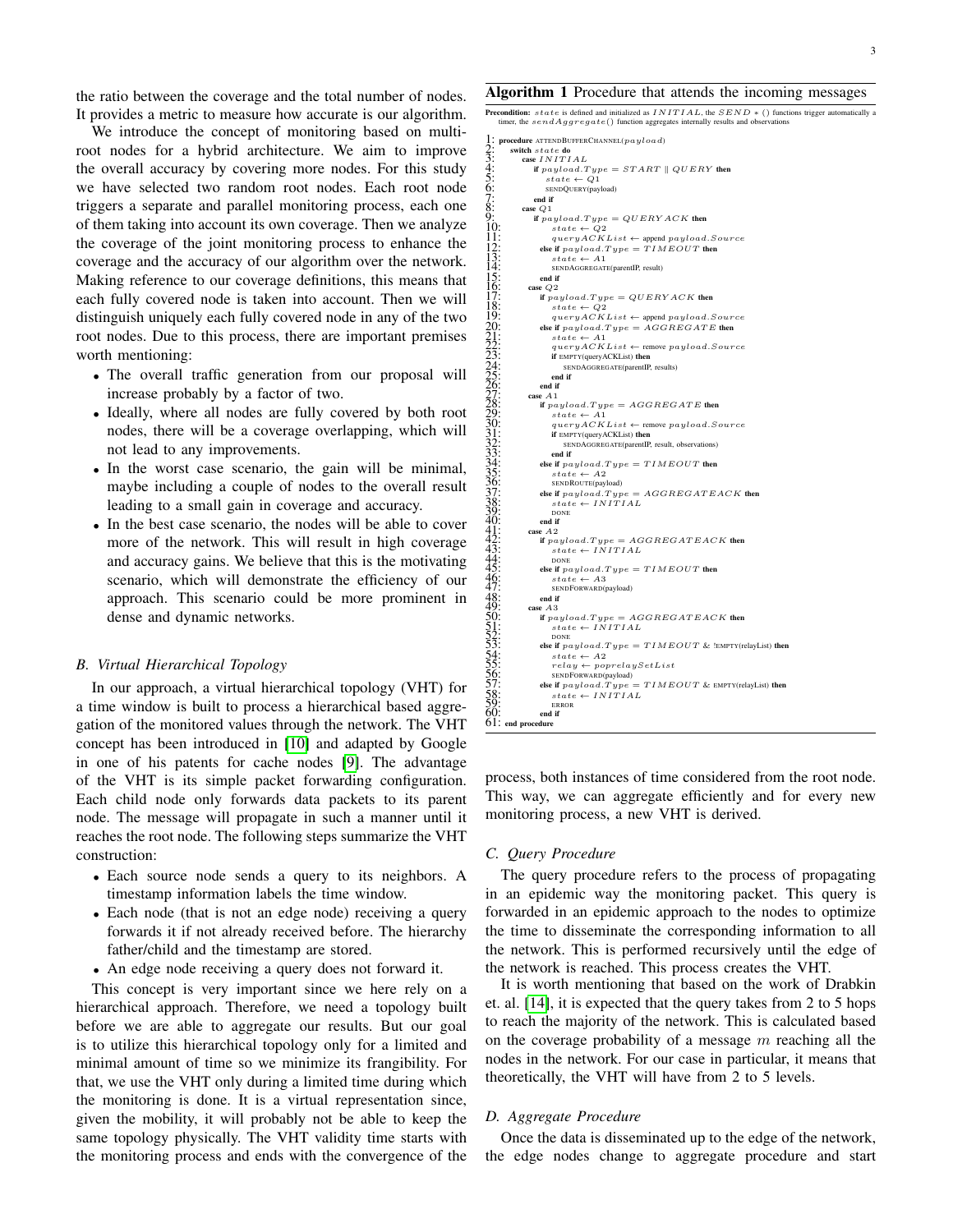<span id="page-3-1"></span>

Fig. 1: IO FSM definition of the fallback gossip routing process for the aggregate procedure

sending recursively their results of the query to their parent up to the root node. This process is an aggregation of all the data of a node and its children in order to collect the monitored values. We define the transition between the query procedure to the aggregate procedure by using a timeout mechanism. Depending on the mobility properties of the network, this timeout can be sufficient to break some physical visibility between some parents and child nodes. We introduce a gossip routing fallback to deliver the package to the corresponding node.

#### *E. Gossip Routing Fallback*

We formalize this fallback process as the input/output finite state machine (FSM) depicted in Figure [1.](#page-3-1) This is an important part of the architecture since due to the mobility, it is expected to support the VHT. Every packet is uniquely identified by the concatenation of the unique identifier of the generating node (IP address) and the timestamp of the creation time (unix time). The set of states is  $S = \{Initial, WR, DN\}$ , WR refers to waiting for a message hello reply and  $DN$  refers to done routing the message. We define the set of inputs as  $I = \{Aggregate, Route, Hello, HelloReply\}$  and the set of outputs as  $O = \{Hello, HelloReply, Route\}$ . Then we define the transition as  $Timeout$ , which is any t that maximizes the delivery of the packet. The Aggregate message triggers the routing process from the monitoring layer. The process aims at sending a *Hello* message to its neighbors, the closest node will reply with a  $HelloReply$ . Then it will route the packet to this node, theoretically the state  $DN$  should be the final state of the FSM. But there is a probability that, due to mobility, the packet needs to be rerouted again by it, therefore we leave the possibility open by the transition between  $DN$  and the initial state. If we received a *Route* message, we will first verify if it is addressed to itself. If this is the case, we will route the packet internally to the monitoring layer, otherwise we will continue the routing process.

# IV. EXPERIMENTS

<span id="page-3-0"></span>We evaluate our proposal using an emulator built in-house based on Docker (v17.03.1-ce) and NS3 (v3.26). It sits on top of an orchestrator that relies on Amazon EC2 to launch parallel emulations for fast and efficient generation of results. Finally, the orchestrator parses the logs from the Docker containers per emulation, extracts the information and centralizes it in a MongoDB server for further analysis. The testbed consisted in an implementation<sup>[2](#page-3-3)</sup> of our proposal in the language Go  $(v1.8)$ .

<span id="page-3-4"></span>TABLE I: Emulation network parameters

| <b>Nodes</b> | Network Size (m) | EC2 type             |
|--------------|------------------|----------------------|
| 20           | 316x316          | t2.small             |
| 30           | 387x387          | t <sub>2.small</sub> |
| 40           | 447x447          | t2.medium            |
| 50           | 500x500          | c4.large             |
| 60           | 548x548          | c4.large             |

The idea was to identify primarily the convergence time and the accuracy. The convergence time is described as the time it takes from the moment that the monitoring started by the root node, to the moment that the root node was able to return a verdict.

We define two different suites of tests. First, we analyze the timeout selection. In past works, a random timeout of 1800ms was used and we concluded that this value affects directly the convergence. Therefore, we simulate the single root node varying the timeout using different number of nodes. This allows to find a pattern for a better timeout maximizing the convergence time. Second, we study the convergence and accuracy of the multi-root node approach. For this case, we simulate multiple number of nodes using different network sizes varying the speed of the nodes and finally comparing this to the single root node results varying the same parameters.

For all scenarios, the MAC protocol is 802.11a, the transport protocol is UDP with a data rate of 54Mbps. Each node had a range of  $\approx$ 125m. We rely on the random waypoint mobility model, using a pause time equal to 0 providing therefore continuous mobility. All scenarios were intended to test the convergence time and accuracy in a mobile environment. All simulations have an initial configuration time to randomize the position of the nodes. The idea is for the nodes to shuffle from their original location, regardless of the fact that they are located with a random pattern by NS3. All of this is done to enhance the trustability of the results by using random values to ensure that the algorithm works in any given scenario and that it is not tied by any emulation parameter. Given the node range, we decided that every  $100m \times 100m$  of network size should have at least 2 nodes, then based on this requirement, we calculated the network size and the number of nodes. The parameter relationship between number of nodes, network size and Amazon EC2 instance type is summarized in Table [I.](#page-3-4) Then, for each separate arrangement of parameters, the emulations ran for 100 cycles to ensure stable and consistent results.

## <span id="page-3-5"></span>*A. Timeout Selection Experiment*

The results of this experiment for different number of nodes moving at a speed of 2m/s and 10m/s can be seen respectively in Fig. [2](#page-4-0) and Fig. [3.](#page-4-1) Each data point in this graph represents 100 emulation runs using the same parameters, this means that each graph represents 3,000 emulation cycles.

The results in Fig. [2](#page-4-0) show that the most prominent and promising timeouts are 200 and 400. But in Fig. [3,](#page-4-1) it seems that 50 and 200 could be the most prominent and promising in general. We may conclude from these graphs that there is no pattern and that the underlying problematic could be more complex that we thought. If we analyze this experiment from another perspective (Table [II\)](#page-4-2), we can group the results by

<span id="page-3-2"></span><sup>1</sup>https://github.com/chepeftw/NS3DockerEmulator

<span id="page-3-3"></span><sup>2</sup>https://github.com/chepeftw/Treesip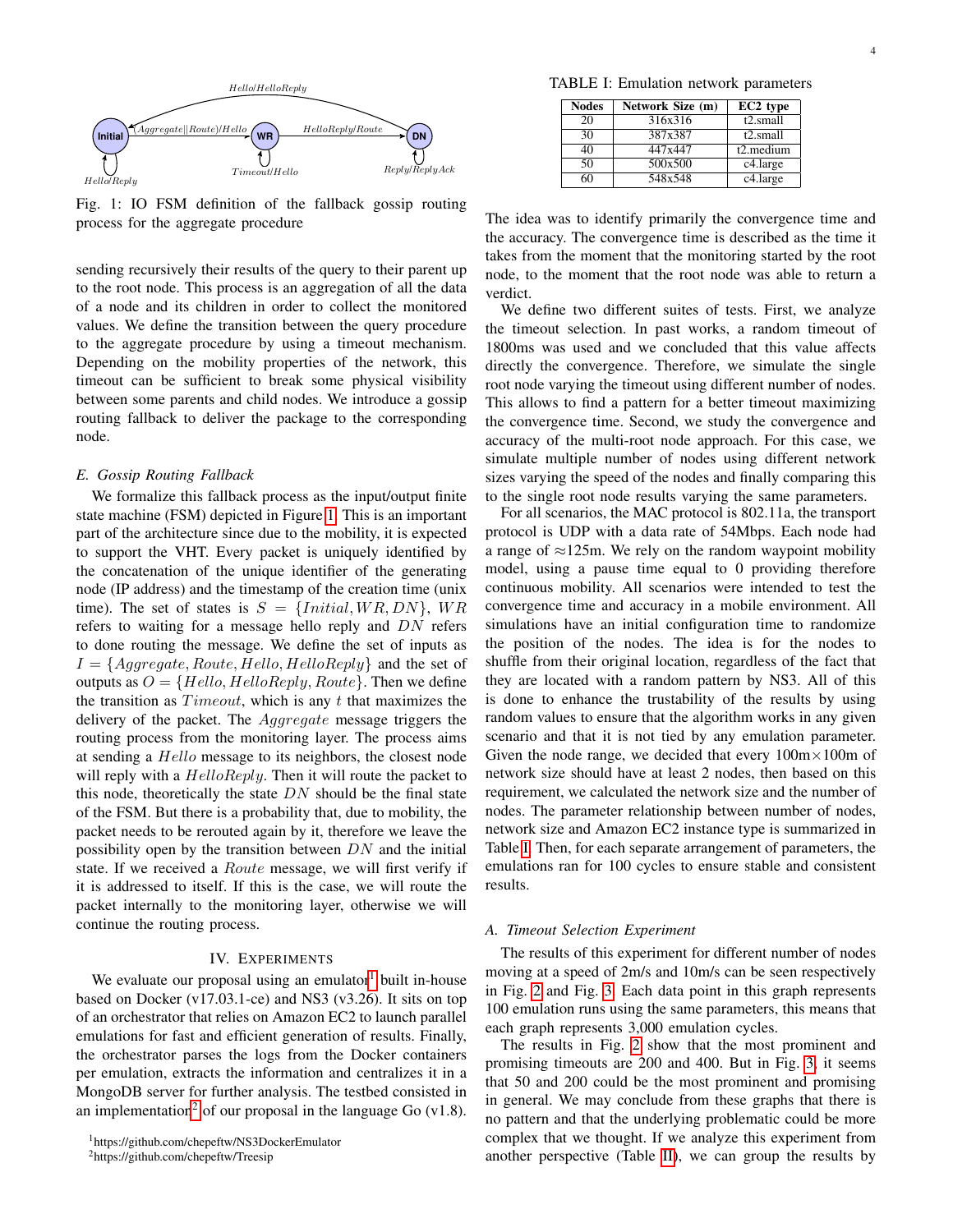<span id="page-4-0"></span>



<span id="page-4-1"></span>

Fig. 3: Timeout vs accuracy for nodes at 10m/s

timeout from the different node speeds and different number of nodes sort by accuracy. Each row of this table represents 2,500 cycles of emulation. Also the convergence column shows the approximate average value, followed by the minimum and maximum value between the parenthesis. We can observe three interesting results. The empirical assumption would be that the timeout and the accuracy could have a direct correlation, but from the data we can see that this is not the case. Based on our past studies speculations, it shows a direct correlation between the timeout and the convergence time. We can observe different average convergence times, but if we take a closer look at the minimum value of the samples, it shows that in the best case scenario, the process would take almost the time of the selected timeout. And the last remark is that, depending on the mobility, it seems that it can last 20 seconds to try to converge. This shows that the worst case scenarios, it will take a lot of time due to the gossip approach but it will converge nonetheless.

# *B. Multi-Root Node Experiment*

From our preceding studies, we have seen that the general accuracy of the monitoring process is approximately  $\approx 80\%$ . In this study, we intend to enhance the accuracy by introducing a second root node. As defined in [III-A,](#page-1-1) the coverage is based on the nodes which were able to be fully covered. It means that

<span id="page-4-2"></span>TABLE II: Accuracy and convergence results by timeout

| Timeout (ms) | <b>Accuracy</b>  | Convergence (ms)        |
|--------------|------------------|-------------------------|
| 50           | $\approx 0.7695$ | 2523.6606 (55, 16 253)  |
| 400          | $\approx 0.7642$ | 3080.2299 (403, 22564)  |
| 200          | $\approx 0.7632$ | 2952.1524 (202, 21 262) |
| 600          | $\approx 0.7620$ | 3503.9518 (603, 17372)  |
| 100          | $\approx 0.7596$ | 2766.0330 (102, 18850)  |
| 800          | $\approx 0.7559$ | 3920.7481 (804, 20477)  |

different monitoring processes performed by two different root nodes could have a different set of fully covered nodes. This difference could be none, meaning that the two processes were identical which is the theoretical best case scenario, but not realistic. The difference could be more than one node and then could lead to a major enhancement. To calculate these sets and differences, we analyzed through the logs which nodes were fully covered by which monitoring process. This provided two distinct coverage lists that we crosschecked. By doing this, we concluded on a list with the nodes covered by the two processes. The results are summarized in Figure [4.](#page-5-2) Every data point of every graph represents 100 emulation cycles, therefore every graph contains 2,000 emulation cycles.

To show the improvements of our proposal, we ran again, under the same conditions, the emulations for single-root node approach and we illustrate them in the same graph as their multi-root node approach counterpart. We did this comparison by using two different timeouts and different node speeds to ensure that the enhancements are consistent. In the graphs, value  $t$  refers to the timeout.

In all the graphs, we can note that there is a consistent enhancement between the single-root node and the multiroot nodes approach. For this, we calculated the difference between all the corresponding data points and calculated that the average enhancement is  $\approx$ 12.8736%. The general accuracy for all the multi-root nodes experiments is  $\approx 90.0594\%$ . From these results, it is fair to say that the multi-root nodes approach increases the general accuracy by  $\approx 12\%$  (based on 10,000 cycles). This is an interesting result since shows a solution to network fragmentation by covering the network from different nodes at the same time in a monitoring scenario. This also opens the question about how many root nodes would be the ideal number for providing efficient monitoring and minimizing the network traffic.

To analyze the convergence time of the monitoring process for the 200ms timeout, we can refer to Table [III.](#page-5-3) Each row in the table represents 500 emulation cycles. Also the convergence and tree depth columns show the approximate average value, followed by the minimum and maximum value between the parenthesis. We can note that there is a direct correlation between the number of nodes and the time it takes to converge. This is an expected behavior and it is also reflected in Section [IV-A.](#page-3-5) The overall average using a timeout of 200ms is  $\approx$ 3066.9838. We can observe that the minimum convergence time is determined by the timeout. These results give a great view of the performance of our algorithm, suggesting it can converge in a relatively fast time while providing a great accuracy. Regarding the tree depth, this confirms the hypothesis from Section [III-C.](#page-2-2) Therefore, we can state that the approach has an approximate of 4 to 6 levels of depth in the VHT. Note that there are scenarios where the VHT can reach up to 16 levels and nonetheless it will be able to converge. And in the best case scenario, it can rely on only 2 levels, which theoretically are more than enough to cover the majority of the network. It is important to note that there are no scenarios with 1 level. This proves that the initial configuration time is important since it provides accurate scenarios.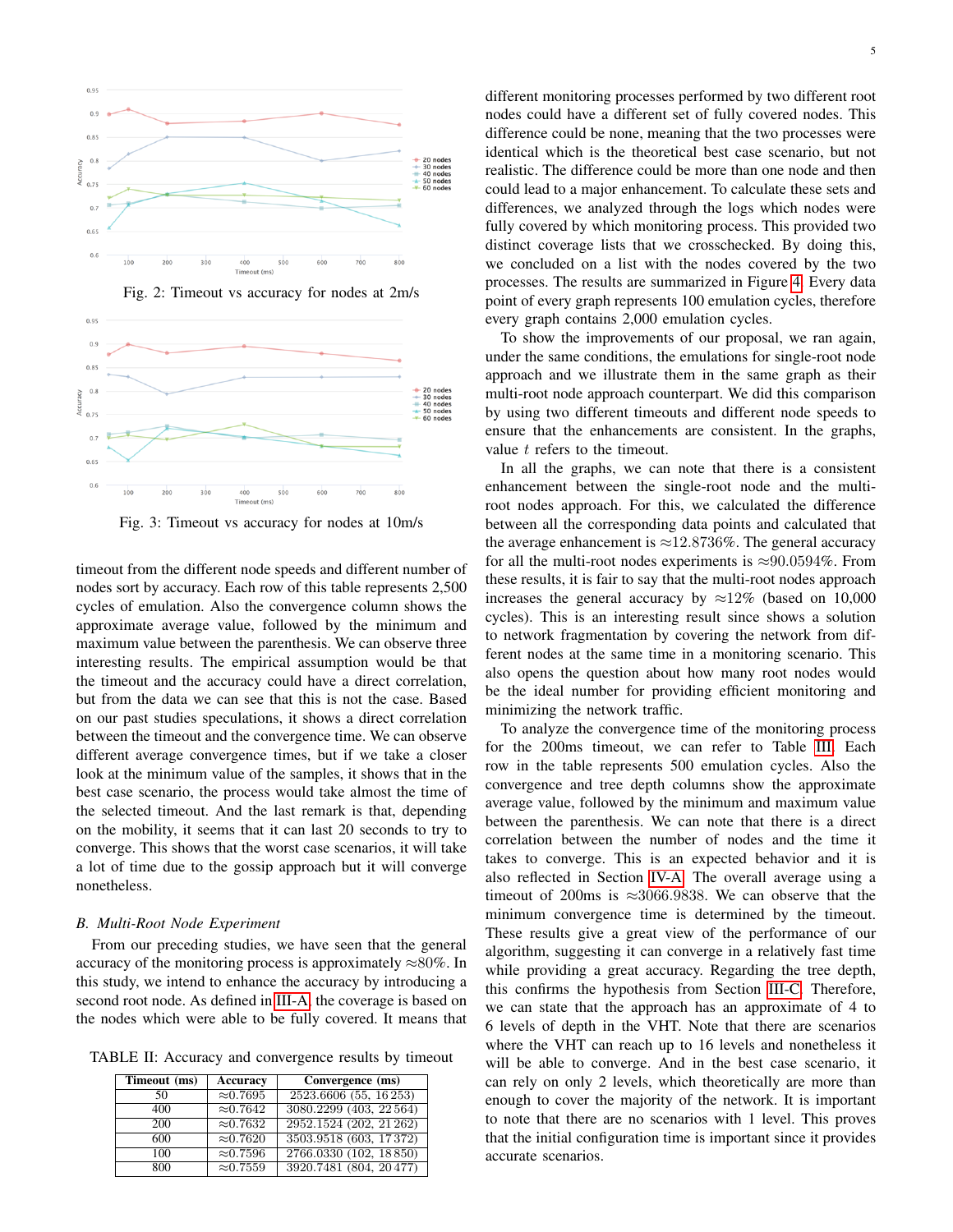<span id="page-5-2"></span>

Fig. 4: Accuracy vs number of nodes with single-root node and multi-root nodes for different timeouts and different speed.

<span id="page-5-3"></span>TABLE III: Multi-root convergence results for 200ms timeout

| <b>Nodes</b> | Convergence (ms)                                           | Tree depth                        |  |
|--------------|------------------------------------------------------------|-----------------------------------|--|
| 20           | $\approx$ 1307.3724 (212, 20361)                           | $\approx 4.0329(2, 8)$            |  |
| 30           | $\approx$ 1856.7200 (223, 18907)                           | $\approx 5.0980(2, 11)$           |  |
| 40           | $\approx$ 3685.1860 (220, 16707)                           | $\approx 5.1580(3, 9)$            |  |
| 50           | $\approx$ 3657.3266 (206, 13687)                           | $\overline{\approx}5.8810(4, 16)$ |  |
| 60           | $\approx$ 4822.3865 (202, 15583)                           | $\approx 5.9264$ (4, 11)          |  |
|              | TABLE IV: Routing layer usage based on the number of nodes |                                   |  |

<span id="page-5-4"></span>

| <b>Nodes</b> | <b>Messages Sent</b> | <b>Messages Received</b> |
|--------------|----------------------|--------------------------|
| 20           | $\approx 8.9363$     | $\approx 8.2156$         |
| 30           | $\approx$ 15.7460    | $\approx$ 13.9160        |
| 40           | $\approx$ 35.7000    | $\approx$ 29.8100        |
| 50           | $\approx 40.5755$    | $\approx$ 33.5513        |
| 60           | $\approx$ 48.6333    | $\approx$ 39.7074        |

#### *C. Routing Layer Results*

From the multi-root nodes experiments, we analyzed how often was the routing layer in use and how it varied depending on the different number of nodes. We analyzed the results by node speed as well but interestingly the results were stable. Meanwhile, with different number of nodes, there was a big variance. The results are shown in Table [IV.](#page-5-4) Each row represents 500 emulation cycles. It can be observed that the more the number of nodes, the more the messages are routed through the fallback mechanism. This is congruent with the purpose of the routing layer, given that it reacts as a fallback mechanism to make the communication possible between a parent node and a child node in the VHT. Our algorithm takes into account the fact that the more the nodes, the more the network fragmentation will occur. It is also important to notice how the delivery ratio drops as the number of nodes increases. These are interesting results since they point out the importance of this fallback mechanism and a feasible point for enhancements.

# V. RELATED WORKS

<span id="page-5-0"></span>In the gossip based categorization, we can discuss about Gossipico [\[13\]](#page-6-10). This is an algorithm to calculate the average, the sum or the count of node values in a large dynamic network. The combination of two mechanisms, count and beacon, provides the networks nodes counting in an efficient and quick way. This algorithm was tested in static networks.

Relying on Gossipico, Mobi-G [\[5\]](#page-6-11) for ad-hoc networks was proposed. It is designed for urban outdoor areas with a focus on pedestrian that moves around by foot. The idea is to create the global view of an attribute, which is built ideally incorporating all the nodes in the network. This global view

is disseminated to all the nodes in the network to inform the current system state. It can provide accurate results even for fluctuating attributes. It also can reduce the communication cost. It does not suffer from long range connectivity but the accuracy decreases for an increasing spatial network size.

On the hierarchical categorization, BlockTree [\[7\]](#page-6-12) proposes a fully decentralized location-aware monitoring mechanism for MANETs. The idea is to divide the network in proximitybased clusters, which are arranged hierarchical. Each cluster or block aggregates the data respecting a property. The algorithm requires that all nodes from the same cluster or block are reachable within one hop. Even though the good performance, the average power consumption increases directly proportional to the spatial network size or node density.

In [\[12\]](#page-6-13), the authors present the adaptative monitoring mechanism CRATER. The architecture exploits the connectivity and resource characteristics of the mobile nodes to ease the continuous network monitoring by a dynamic reconfiguration of the monitoring topology. However, a strong assumption is that the MANET always needs a central server that has continuously a link with all nodes.

We should also cite [\[6\]](#page-6-4) proposing a benchmark between both categories. They provide different workloads for the tests: baseline (idealized conditions), churn, massive join or crash, increasing number of attributes and increasing number of peers. Under ideal conditions, the hierarchical approach outperforms the gossip approach. In the presence of sudden topology changes, the gossip approach performs well and is able to continue working robustly.

## VI. CONCLUSIONS

<span id="page-5-1"></span>We have presented our DHYMON architecture based on a hybrid algorithm for monitoring decentralized networks which is a combination of gossip-based and hierarchical-based algorithms. The algorithm has been thoroughly defined which helps to be more confident in the implementation results. The algorithm is constructed on top of two major procedures, the query and the aggregate. The gossip-based approach is applied to the query procedure to disseminate the query in an efficient way. Once the query is propagated, the network changes to the aggregate procedure. Besides, with the help of a time-based hierarchical approach, the computation of a global property is achieved. This computation is enhanced with a multi root node selection which permits to enhance the network coverage. We designed a scalable and configurable testbed using NS3